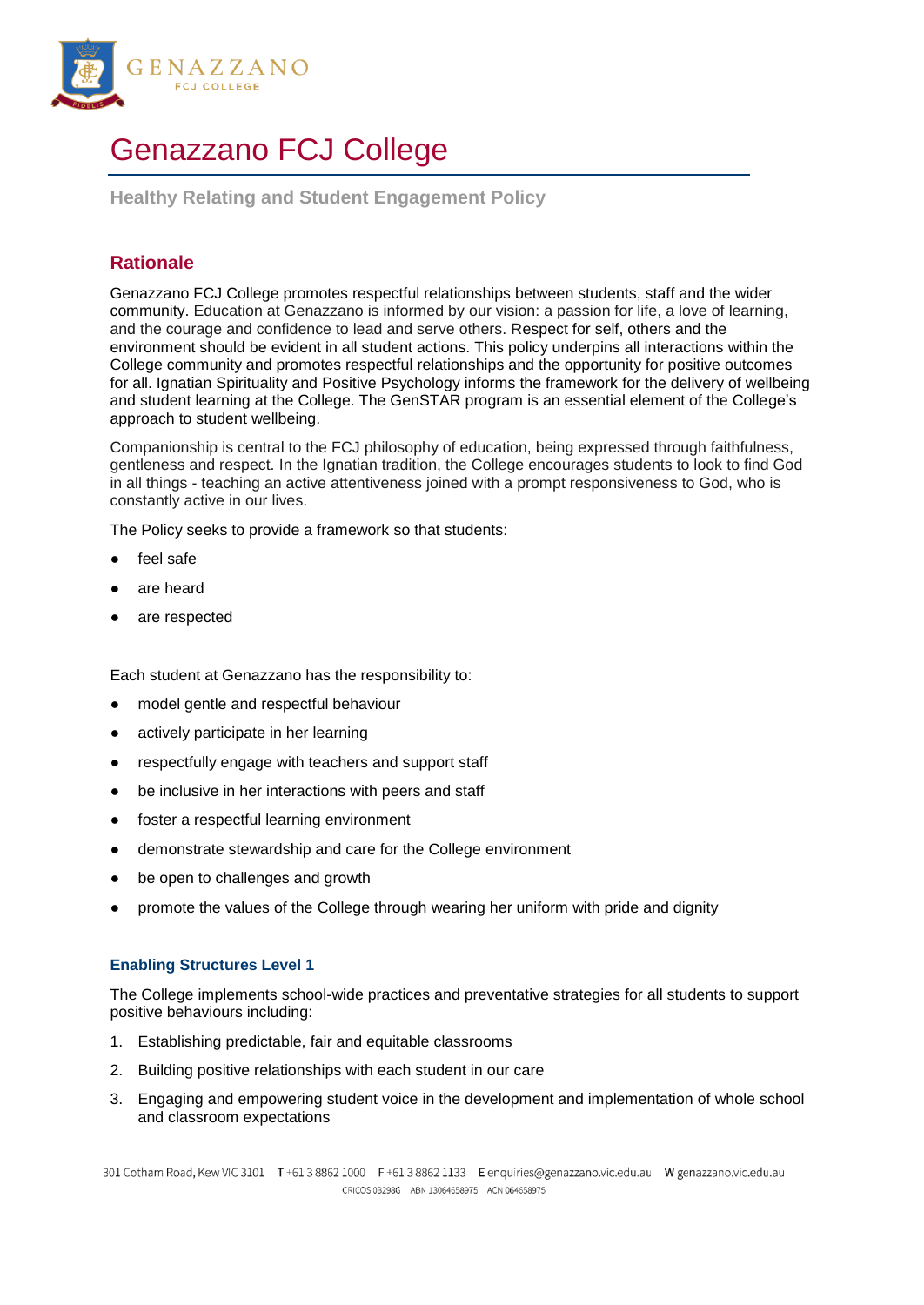

- 4. Explicitly teaching, reinforcing and acknowledging expected behaviours
- 5. Monitoring attendance, wellbeing and the academic progress of students with the view to recognising and supporting students at risk
- 6. Offering a learning program that challenges all students. Planning teaching programs that are targeted to each student's point of need
- 7. Developing Personalised Learning Plans (PLP) in consultation with the Learning Enhancement Department where appropriate for individual students

#### **Enabling Structures Level 2**

In addition, the College recognises some students may require additional support to meet expected learning and relational behaviours. The teacher responds to unexpected low-intensity behaviours that interrupt the learning environment by drawing on a range of strategies that may include:

- 1. Identifying unexpected behaviours through observation and record keeping
- 2. Establishing a comprehensive understanding of the student's background and needs through discussion with the student, Home Room teacher and Team Leader
- 3. Reviewing with the student an agreed understanding of expectations and then explicitly teaching, reinforcing and acknowledging the agreed expected behaviour (documenting if necessary)
- 4. Affirming expected behaviours from her peers as a model of what is required
- 5. Scaffolding the student's learning program as required
- 6. Increased attentiveness to the student and affirming her positive behaviours
- 7. Ensuring student is working with a supportive group of peers
- 8. Using the space within the classroom to create a less disruptive situation
- 9. Documentation of incidents on the Pastoral Care Module relating to the management of student behaviour to inform the Homeroom Teacher and Team Leader
- 10. Parent consultation via phone or interview
- 11. Use of Behaviour Reflection Template (Appendix 1) with the student to reflect on improved behaviour
- 12. Revision of the Personalised Learning Plan where appropriate (PLP)

#### **Enabling Structures Level 3**

When concerns arise about a student's on-going behaviour, or when a student is displaying repeated patterns of problem behaviour that are not addressed by the above measures, then Genazzano FCJ College will implement a targeted response to identify and address the presenting issues.

The College adopts a staged team response to a significant incident or ongoing challenging behaviour. In consultation with the Heads of School/Team Leader, a Case Management Team will be established to support teachers and the student. The team may include: Deputy Principal, Heads of School, Psychologist, Team Leader, Learning Enhancement Staff, Homeroom and classroom teacher. They will work to develop a positive behaviour management plan.

This may involve the following support strategies: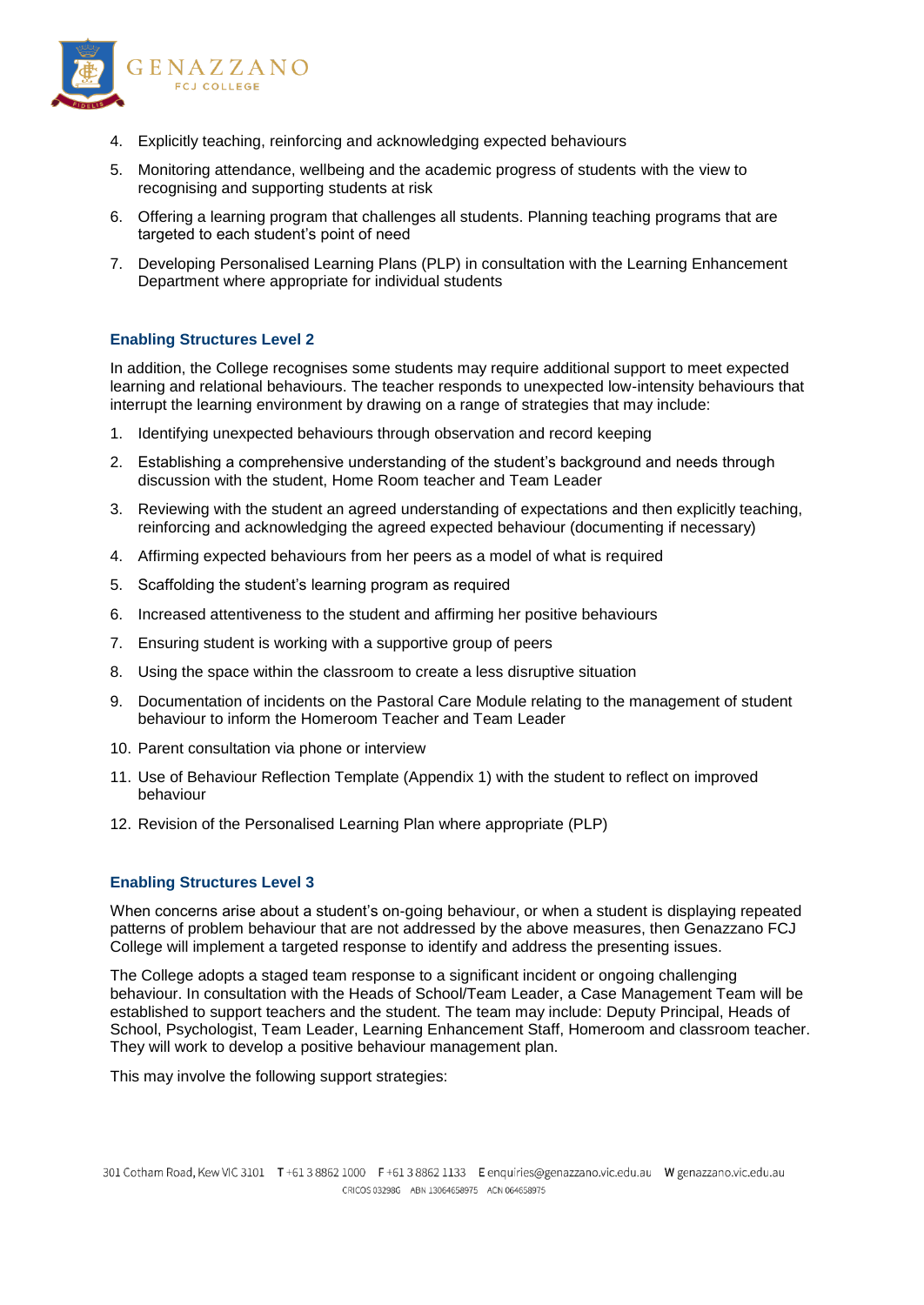

- 1. Development of a Behaviour Support Plan (BSP) and/or Safety Plan where appropriate for individual students
- 2. Student and family to attend family meeting with Case Management Leader to review commitment to College expectations
- 3. Referral to Catholic Education Melbourne or external Health or Allied Health providers where required

Disciplinary measures may be used as part of a staged response to challenging behaviour in combination with other engagement and support strategies to address the range of factors that may have contributed to the student's behaviour. The College recognises that it may be necessary to use restrictive interventions to protect the safety of a student and members of the school community. These measures should only be used as a last resort and for a limited period of time. All staff should seek the support of the School Psychologist or Schools Nurse if restrictive measures are to be taken. Once the student is in a safe place the staff member should inform a member of the College Executive and the HOSS/HOJS should inform the parents. See the Guidelines for the use of Restraint for further detail and clarification.

Genazzano FCJ College abides by all relevant legislations and, as such, corporal punishment is prohibited. Disciplinary measures will be implemented in accordance with the Catholic Education Commission of Victoria's Positive Support Guidelines and *may* include:

- **Restorative conversations**
- Consequences negotiated with relevant staff and/or families
- Demerits, detention or community service
- Withdrawal from timetabled class if a student's behaviour significantly interferes with the rights of other students to learn or the capacity of a teacher to teach a class
- Where a student is unable to calm down and is in a heightened state of anxiety or is a danger to self or others, the parents will be asked to take the student home for the remainder of the school day
- Ongoing Case Management meetings with families
- Suspension (in-school and out of school)
- Negotiated transfer or expulsion

A student may be excluded from school in situations where all other measures have been implemented without success, or where this is the only appropriate course of action in response to the student's behaviour, which may put the health, safety and well-being of other students, staff or themselves at significant risk. This is distinct from strategies the College uses to support students with mental health needs.

If other strategies are unsuccessful in modifying student behaviour, the College will follow the Catholic Education Melbourne Policies and the Victorian Department of Education and Training (DET) regulations regarding suspension and expulsion. See Appendix Two.

Corporal punishment is prohibited in all Victorian schools. Corporal punishment must NOT be used at the College under any circumstances.